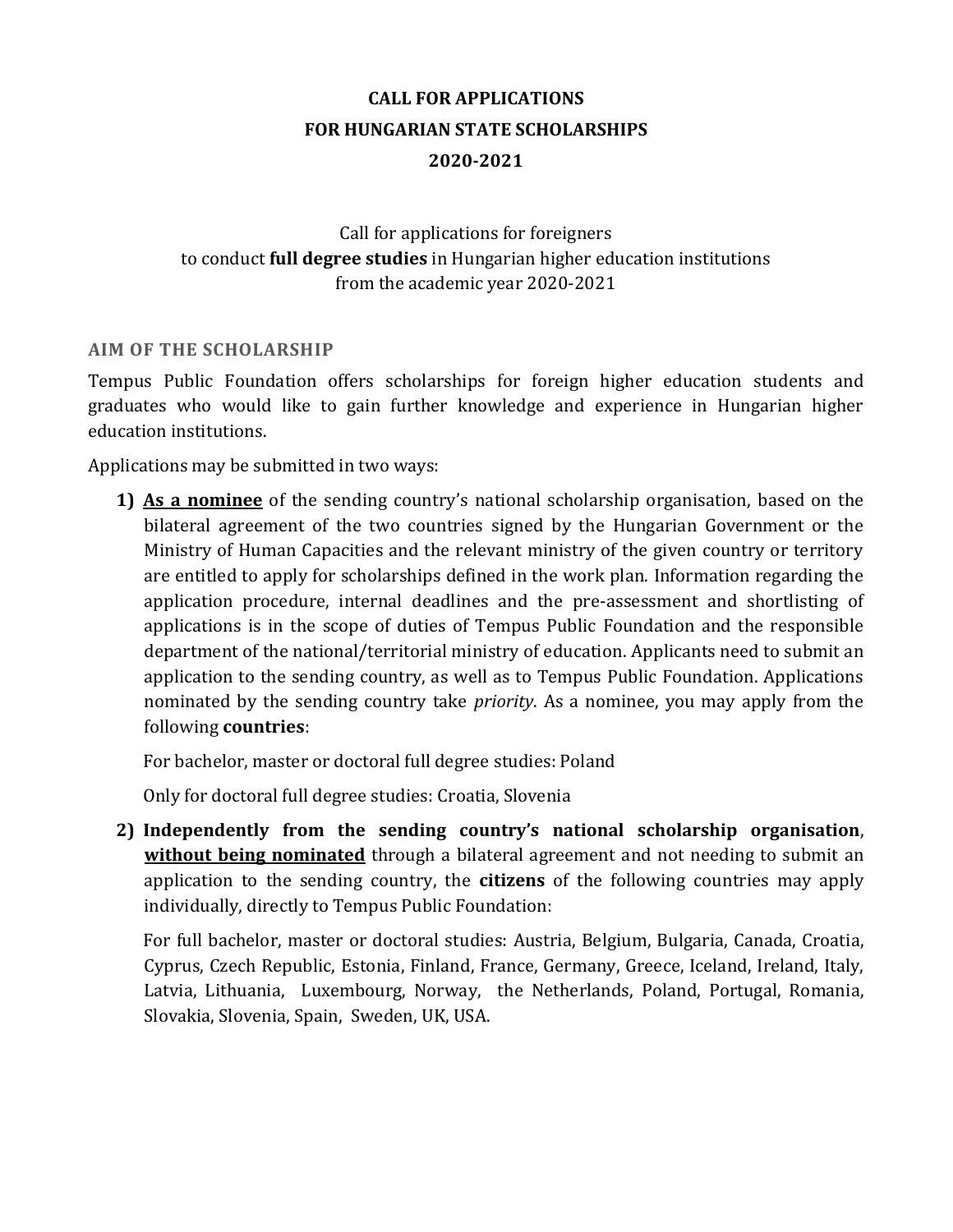## **SCHOLARSHIP TYPES**

Applicants for full degree bachelor, master and doctoral studies can only apply for programs **held in Hungarian language** (except for art studies where studies in English is possible). The tuition fee is covered by the Hungarian state.

In case applicants do not have a B2-level Hungarian knowledge, applicants for **master** or **doctoral full degree studies** are eligible to attend a one-year-long **Hungarian language preparatory course** preceding the studies. Applications for preparatory courses need to be done individually, independently from Tempus Public Foundation.

In case a prospective full degree scholarship holder takes part in a preparatory course and starts it from the academic year 2020-2021, he or she can start the full degree studies from the academic year 2021-2022. The status for full degree studies will take effect upon a successful preparatory course final exam. The preparatory course final exam certificate needs to be submitted via e-mail to Tempus Public Foundation's contact person responsible for the country of origin.

The request for a preparatory course needs to be indicated in Tempus Public Foundation's online application system. During the preparatory course at a higher education institution, a scholarship will be paid (43 700 HUF/month), and a dormitory placement is possible depending on the capacity of the host institution. These are provided by the host institution.

## **ELIGIBILITY**

**For bachelor or master studies** applications may be submitted according to the conditions stipulated in the bilateral state agreement. A successful entrance exam at the receiving institution is a precondition to being granted by the scholarship.

**For doctoral studies** applicants must hold a master's degree. A successful entrance exam at the Hungarian doctoral school is a precondition to being granted by the scholarship.

The following are not entitled to apply:

- Foreign citizens with an immigration/ settlement permit or in the course of applying for such a permit in Hungary
- Dual (Hungarian-Foreign) citizens
- **Foreign citizens with permanent residence in Hungary**
- **Foreign citizens employed by the Hungarian Labour Law**
- Students in employment applying for part-time or correspondence study programmes

#### **AGE LIMIT FOR APPLICANTS**

Applicants must be over 18 at the time of submitting the application. There is no age limit.

#### **FURTHER IMPORTANT INFORMATION**

Scholarships offered by Tempus Public Foundation allow for studies in any field of arts or sciences at an accredited Hungarian state- or church-owned higher education institution.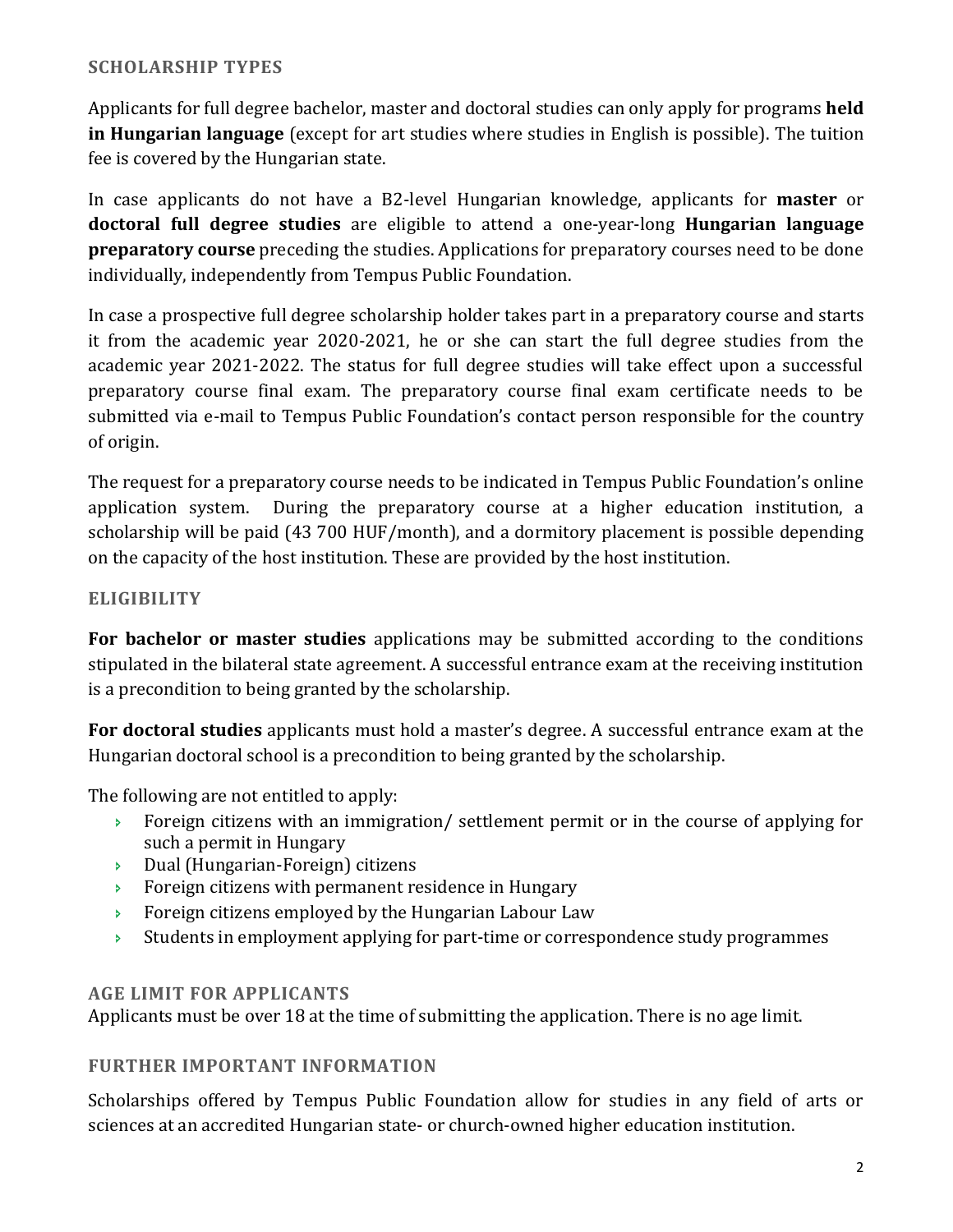**At most one application can be submitted (in case of several applications, the last one will be considered as valid).** Students may submit at most one more application for summer courses that need to take place before the start of the full degree studies. Maximum two applications can be granted in case they do not overlap in time and if the budgetary allocations make it possible.

In case of receiving any **other Hungarian-state or EU scholarships** granted by Tempus Public Foundation for the same time period, applicants are not eligible for the Bilateral State Scholarship.

Scholarship-holders must stay in Hungary during the entire period of their studies, excluding school and public holidays.

During the full degree study period the scholarship holder cannot be granted a scholarship abroad.

## **SUBMITTING THE APPLICATION**

Applicants should submit their applications **in the online system** of Tempus Public Foundation [\(https://scholarship.hu/\)](https://scholarship.hu/) in the following way:

- **Register** online with a user ID and password.
- After registration, **fill in the CV and attach the applications documents** under 'Documents to be submitted'.
- For the application, a **technical online application guide** can be found on our webpage [\(https://tka.hu/international-programmes/4133/information-for-applicants\)](https://tka.hu/international-programmes/4133/information-for-applicants).

## **Please note that we can only accept complete applications submitted before the deadline through the online system. Applications submitted via post or e-mail will not be accepted.**

Before starting the online procedure please read our **Online Application Guide** carefully and do not wait until the last few days to apply.

**Deadline: 27th February 2020, Thursday, 11 pm** (closure of the online application system)

## **Please note that applications with formal errors and incomplete applications cannot be accepted and they will be automatically rejected.**

## **Please keep your USER ID and PASSWORD used for registration as you will need them later on. In case of several applications, the last one will be considered as valid.**

Note: Applicants applying under the bilateral agreement system should submit their applications and required documents to the organization responsible for scholarships in the sending country, too. These scholarship offices or responsible ministries work with individual deadlines. Applicants are advised to contact the responsible organisation of their sending country as soon as possible so that it can officially review, rank and nominate the applications to Tempus Public Foundation.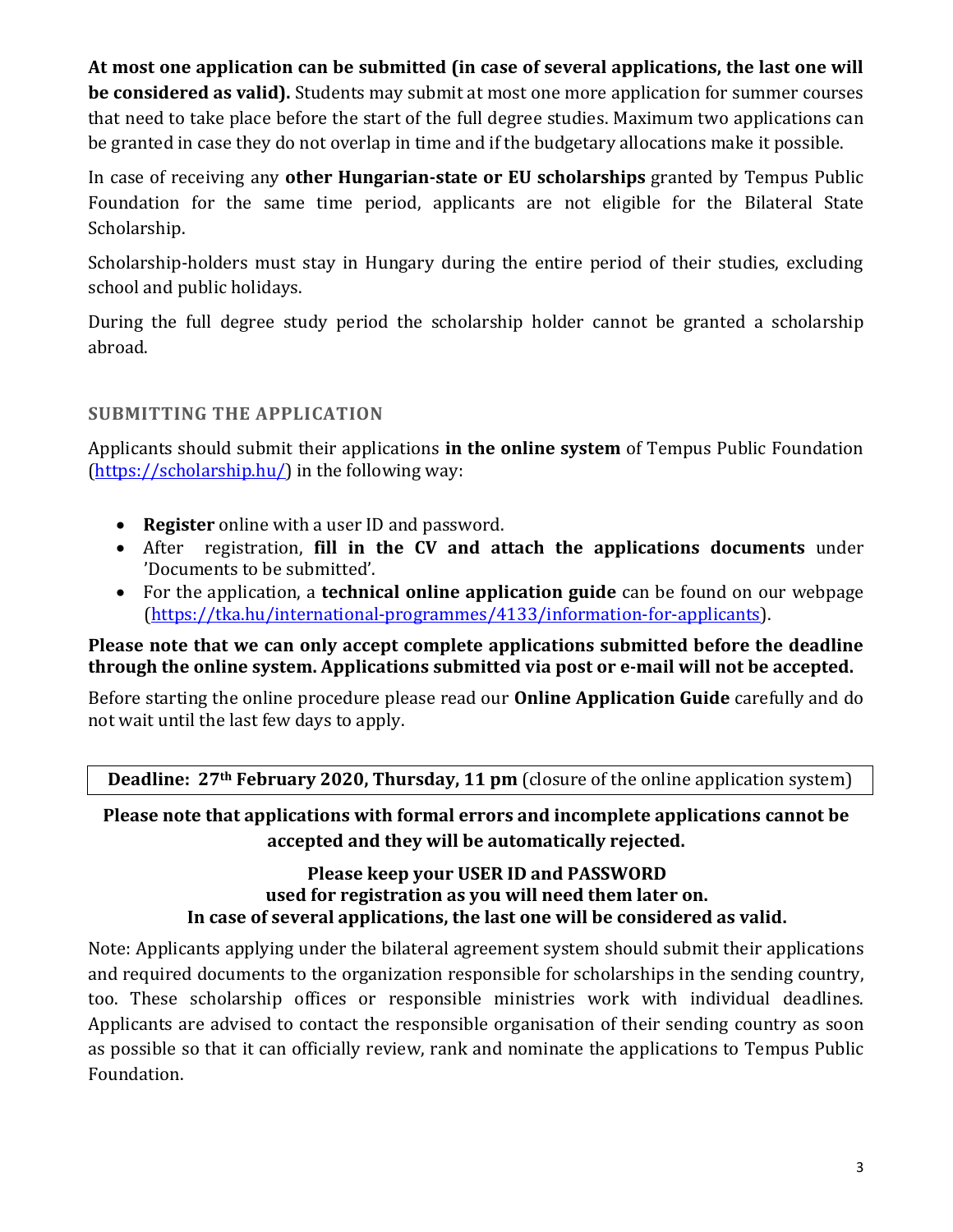## **DOCUMENTS TO BE SUBMITTED**

Applications have to include the below-listed documents.

The language of the **documents** can be **Hungarian, English, French or German**. If they are not written in any of these four languages, their **official Hungarian or English translations** must also be attached. (Documents with the stamp and signature of the issuing institution on letterhead can be considered as official, there is no need to have it translated by a translator office.)

General application documents necessary **for all applicants of full degree studies:**

1. Application form of Tempus Public Foundation (downloadable in the online system). *After signing and dating the document*, it shall be uploaded scanned.

Beyond the above basic application documents for all applicants, other documents necessary **for full bachelor/master studies:**

- 2. Motivation letter minimum 1- maximum 2 pages long
- 3. Copy of highest degree
	- o for bachelor studies: copy of the highest degree/certificate
	- o for master studies: copy of the highest degree
- 4. Proof of Hungarian language proficiency required for the programme (at least B2 knowledge, for example, a language exam certificate, or a certificate issued by the sending institution, foreign Hungarian Cultural Institute, lectorate or consul, written in Hungarian or English).
- 5. Preliminary Acceptance Letter issued by the relevant head of department and international office of a Hungarian higher education institution, dated, stamped and signed on institutional letterhead with contact details. The Letter needs to state that the institution provides the study programme in case the applicant is accepted by the institution should he/she also be awarded by a scholarship by Tempus Public Foundation. The scholarship status is provisional until the **decision about admission**  of the respective higher education institution will be submitted to Tempus Public Foundation. (Downloadable template, please, possibly use this: <http://tka.hu/international-programmes/4133/information-for-applicants> )

Beyond the above basic application documents for all applicants, other documents necessary **for full doctoral studies:**

- 2. Precise and detailed work plan minimum 1- maximum 5-pages long (according to the workplan template: [http://tka.hu/international-programmes/4133/information-for](http://tka.hu/international-programmes/4133/information-for-applicants)[applicants](http://tka.hu/international-programmes/4133/information-for-applicants) )
- 3. Copy of the highest degree
- 4. Proof of Hungarian language proficiency required for the programme (at least B2 knowledge, for example, a language exam certificate, or a certificate issued by the sending institution, foreign Hungarian Cultural Institute, lectorate or consul, written in Hungarian or English).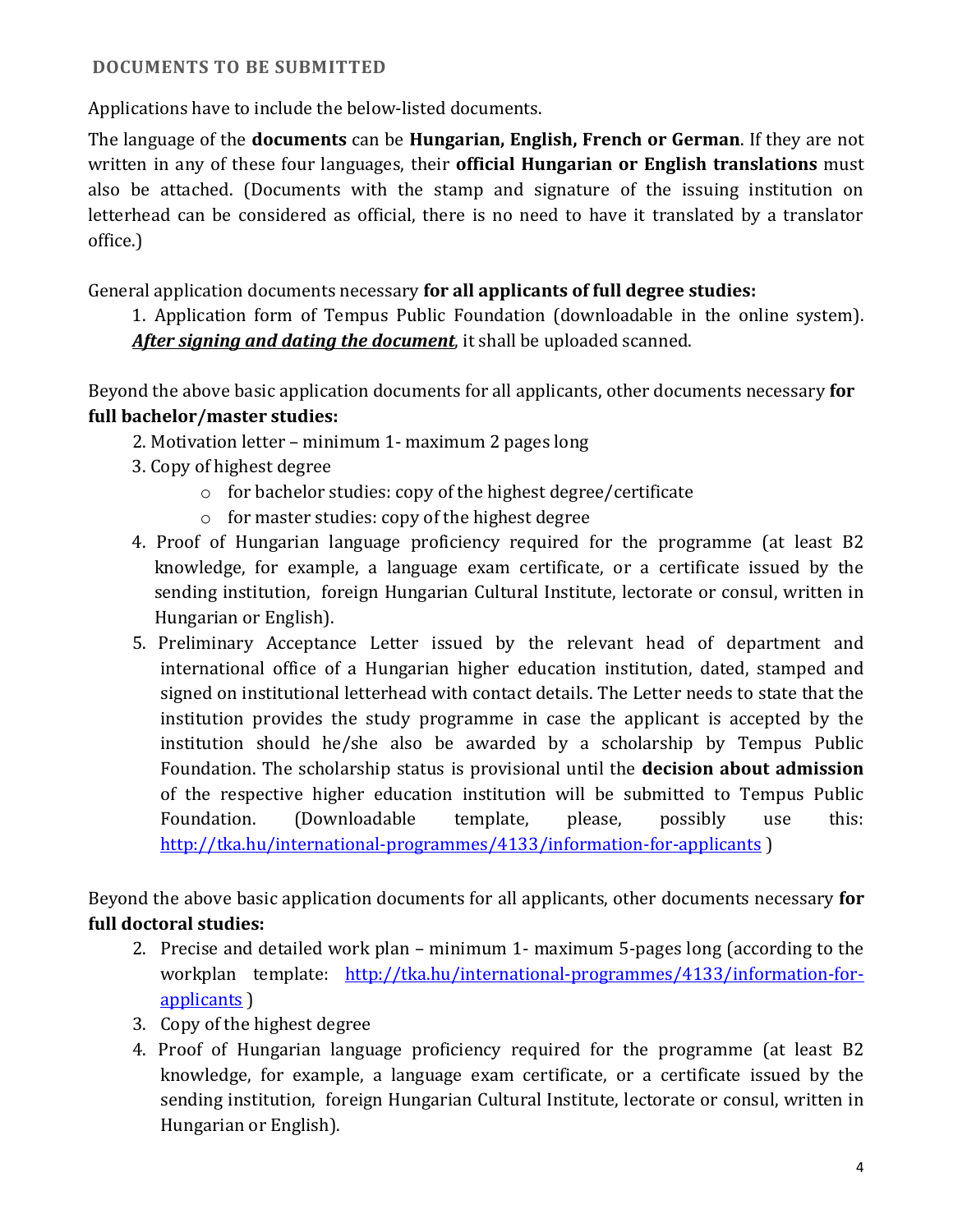- 5. Publication list (in case the applicant has publications)
- 6. Preliminary Acceptance Letter issued by the head of the doctoral school accredited in Hungary, dated, stamped, signed on institutional letterhead with contact details in which it is stated that the school provides the study programme in case the applicant is accepted by the doctoral school, and if he/she is awarded by a scholarship by Tempus Public Foundation. The scholarship status is provisional until the **decision about admission** by the Doctoral Council of the respective higher education institution will be submitted to Tempus Public Foundation. (Downloadable template, please, possibly use this: [https://tka.hu/international-programmes/4133/information-for-applicants\)](https://tka.hu/international-programmes/4133/information-for-applicants)
- 7. Two Letters of Recommendation from two recognized experts in the relevant discipline with original signature, date, stamp and/or on institutional letterhead with contact details. The signers of the Letters of Recommendations cannot be the same as of the Letter of Invitation. Recommendations older than 6 months cannot be accepted.

## **ART SCHOLARSHIPS**

Applicants for **art scholarships** must attach the following **supplementary** documents uploaded in the field **'Other documents':** 

- Fine and applied artists: documentation of 5 works of art ("portfolio") indicating the date of creation, or the link of the webpage where the works are available.
- Performing artists: the link of the webpage of 3 performances of different styles.

Fine, applied and performing artists may be required by the host university to submit a more detailed portfolio before a scholarship is granted.

**Applicants to Liszt Academy of Music (LFZE),** before preparing and submitting their application, should contact the International Department of the Academy for detailed information on specific opportunities and also ask for a Letter of Acceptance. Contact e-mail: [international.office@lisztakademia.hu,](mailto:international.office@lisztakademia.hu) phone: +36 1 462 4616.

The Acceptance Letters must be signed by the Head of Institution and the Head of Department. Letters signed by teachers only from the department are not accepted.

Applicants should also send their application to Liszt Academy of Music before 15 April besides submitting it to Tempus Public Foundation and – depending on the type of scholarship and programme – they have to send a portfolio or take an entrance examination (for further information applicants should contact the Academy). Applicants should indicate on the application form that they applied for a Bilateral State Scholarship to Tempus Public Foundation at the same time. Since the entrance examinations of Liszt Academy of Music are usually organized at the end of June or beginning of July the positive decision of Tempus Public Foundation is conditional upon successful admission to the Academy.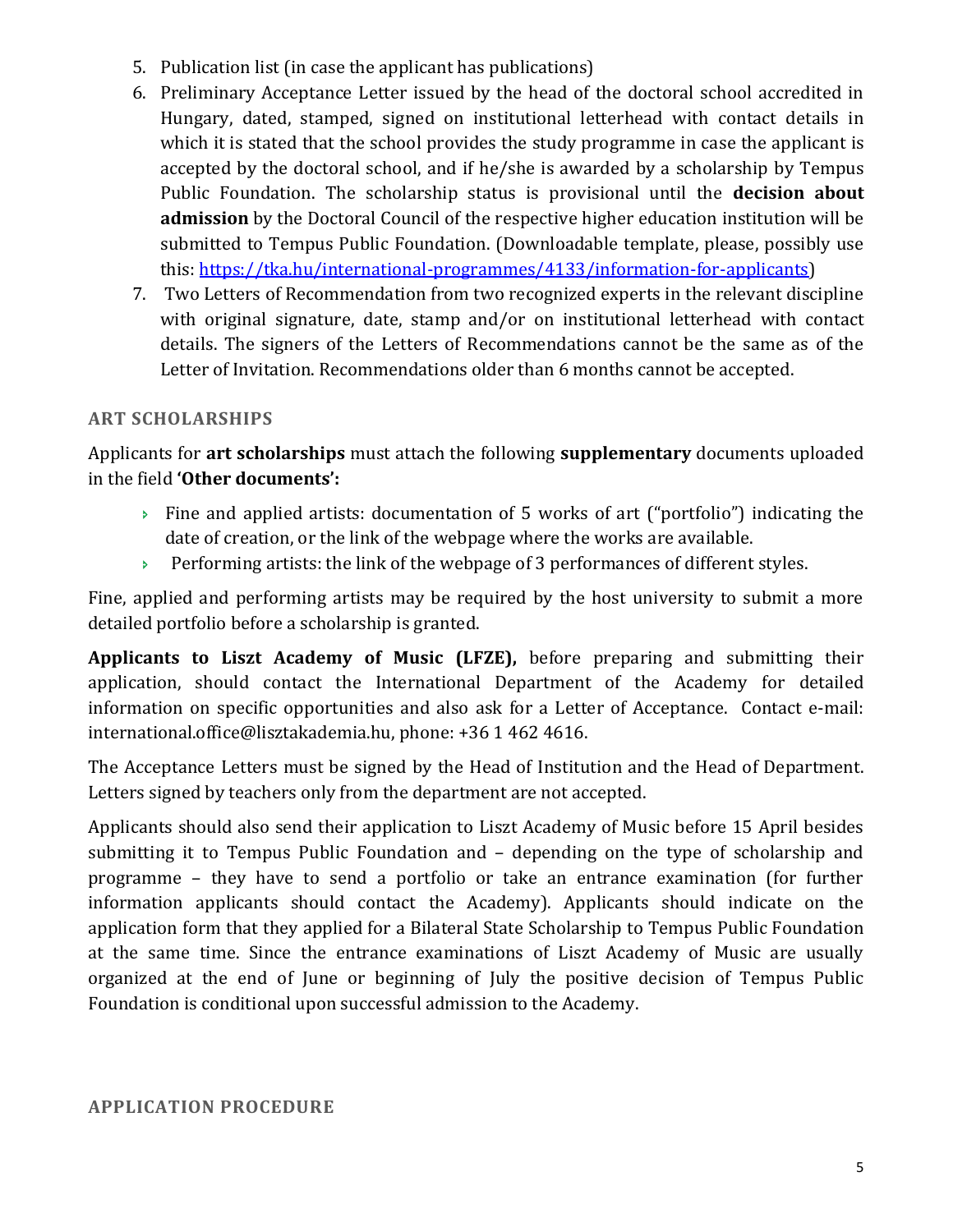The Hungarian party first examines the applicant's eligibility then evaluates applications nominated and ranked by partner offices, as well as individually submitted applications.

After a formal assessment carried out by Tempus Public Foundation, formally correct applications will be evaluated professionally along the requirements listed in the Call for applications.

Preference is given to applicants nominated by their sending relation in the selection procedure.

Any kind of undue influence on the professional evaluation or the application procedure cause immediate exclusion from the selection procedure.

Scholarships are granted by the Board of Trustees of Tempus Public Foundation in the name of the Minister responsible for higher education in Hungary.

All applicants (and, in case of nomination, the national/territorial partner offices, too) will be informed of the final result of the application (awarded scholarship/waiting list/rejection) electronically (in special circumstances, by post, too) by Tempus Public Foundation. At the same time successful applicants will be provided with information concerning the terms and conditions needed to organise their stay in Hungary, in May-June 2020. Tempus Public Foundation informs the host institute, as well.

There is no appeal to the decision.

#### **SCHOLARSHIP RATES**

The scholarship is paid to the scholarship-holder by the receiving higher education institution.

Bachelor and master studies:

Stipend: 43 700 HUF/month (not covering the cost of living)

Accommodation: student hostel accommodation depending on the capacity of the university, paid by the scholarship-holder

Doctoral studies:

Stipend: In the 1<sup>st</sup> and 2<sup>nd</sup> year 140 000 HUF/ month; in the 3<sup>rd</sup> and 4<sup>th</sup> year 180 000 HUF/month (not necessarily covering the cost of living)

Accommodation: student hostel accommodation depending on the capacity of the university, paid by the scholarship-holder.

The costs of the study programme are covered by the Hungarian State.

Scholarship-holders who are nominated by their sending relation from the **Czech Republic, Poland and the Slovak Republic receive their stipend from their sending relation**. Hence, the amount of their stipend is set by the respective scholarship offices of these countries.

Travel expenses to Hungary, within Hungary and back to the country of origin are not covered by Tempus Public Foundation.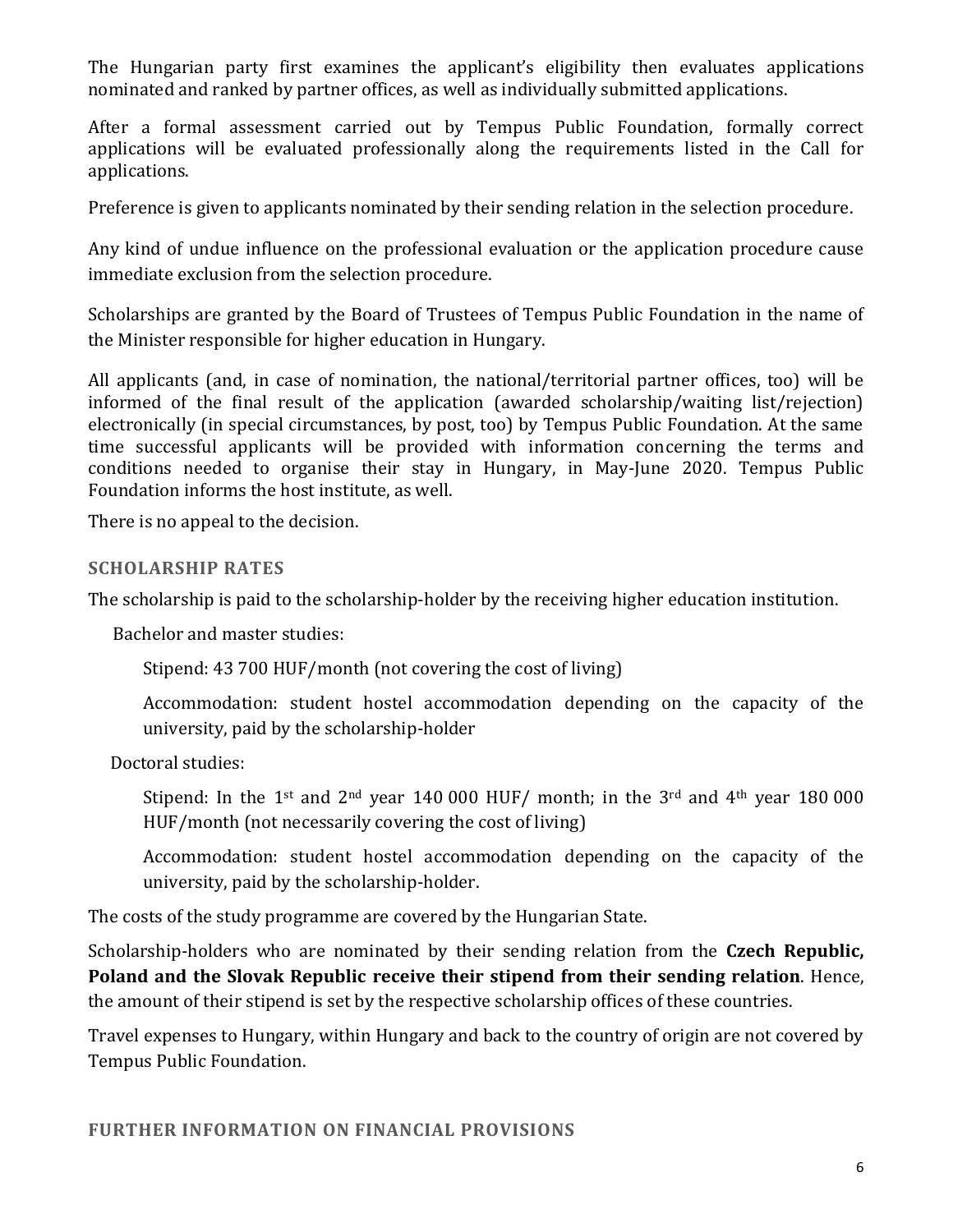In case of receiving any **other Hungarian-state or EU scholarships** granted by Tempus Public Foundation for the same time period, applicants are not eligible for the Bilateral State Scholarship.

The scholarship is meant to contribute to the living expenses of only one person, it does not necessarily cover all expenses during the scholarship period. Tempus Public Foundation does not provide any financial support for visa fees and any allowance for accompanying persons.

Apart from the above-mentioned costs, Tempus Public Foundation cannot ensure any other allowance or support.

#### **OBLIGATIONS OF THE SCHOLAR**

Should there be any personal changes in personal data (especially change of permanent address, e-mail address, phone number), the applicant has to notify Tempus Public Foundation immediately.

#### **IMPLEMENTATION PERIOD**

The scholarship needs to be started in the academic year 2020-2021. In case the applicant participates in a Hungarian language preparatory course in 2020-2021 and he or she completes it successfully, the full degree study scholarship starts in the following academic year, that is 2021- 2022.

#### **RESIGNATION**

In case the applicant cannot or do not want to start the scholarship within the period approved by the decision of Tempus Public Foundation and he or she wishes to postpone it to the following year, a new application needs to be submitted.

## **ENTITLEMENT TO HEALTHCARE SERVICES**

According to the rules of the European Parliament and Council Regulations 883/2004 (EC) and 987/2009 (EC), scholarship-holders who are citizens of either the European Union, EEA member countries or Switzerland are entitled to healthcare services in medical necessity during their stay in Hungary.

Healthcare services in medical necessity during their stay in Hungary are available for scholarship-holders with the European Health Insurance Card (E111). Medical necessity is determined by the physician who considers the given circumstances. Scholarship-holders should obtain the European Health Insurance Card in their home country prior to the arrival to Hungary.

Further important information: healthcare services can only be provided – according to the equal treatment principle of the European Union - by those healthcare providers that have contractual relations with the National Health Insurance Fund (NEAK). The scholarship holder